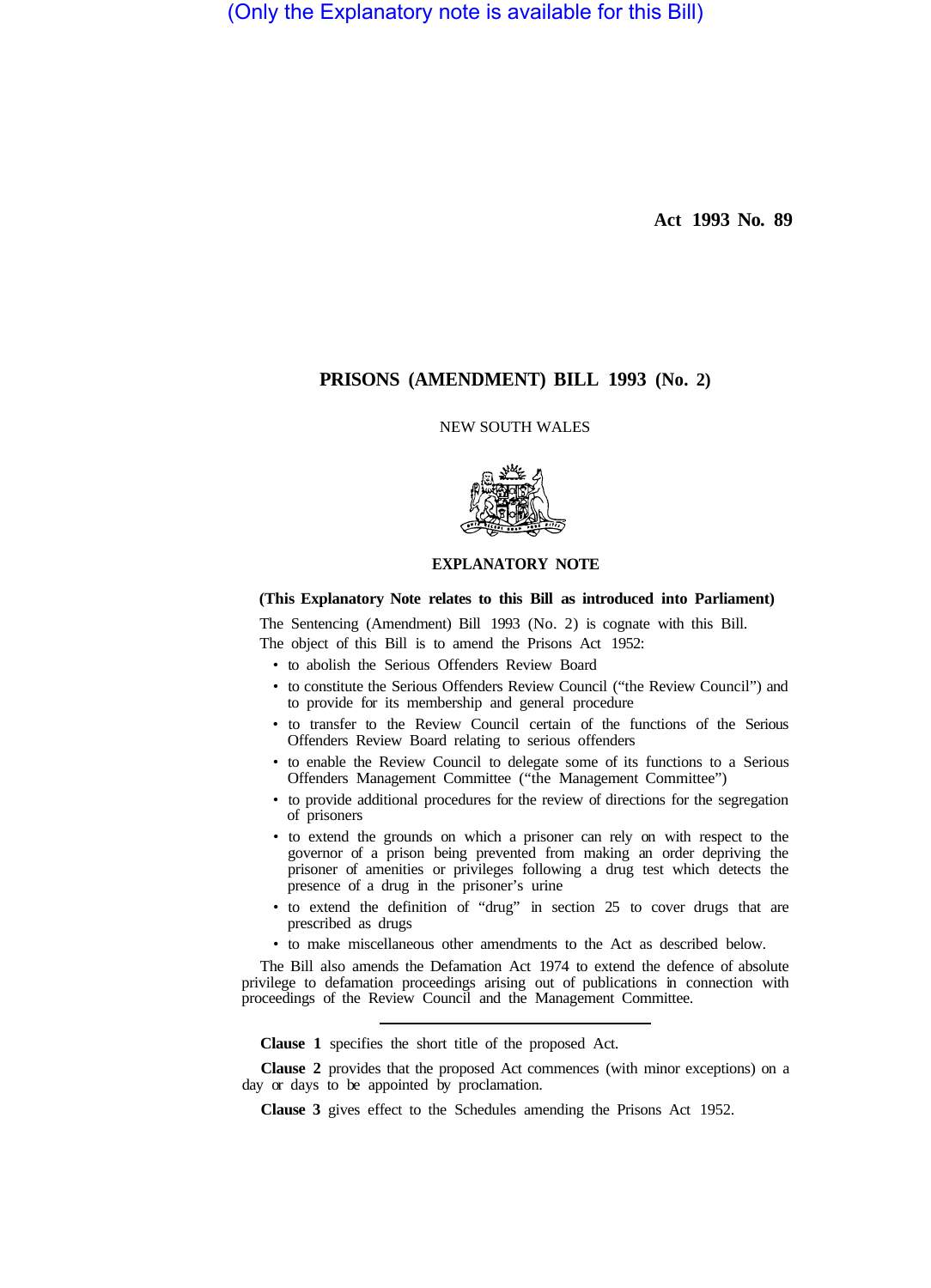*Prisons (Amendment) 1993 (No. 2) [Act 1993 No. 89]* 

**Clause 4** is an amendment that is consequential on the proposed constitution of the Review Council and the establishment of the Management Committee. It replaces section 17CA of the Defamation Act 1974 with a new section to provide for a defence of absolute privilege against defamation proceedings arising out of publications in connection with proceedings of the Review Council and the Management Committee under the Prisons Act 1952. The proposed section retains the existing defence for proceedings of the Offenders Review Board under the Sentencing Act 1989.

### **SCHEDULE l—AMENDMENTS TO THE PRISONS ACT 1952 RELATING TO THE SERIOUS OFFENDERS REVIEW BOARD**

**Schedule 1 (1)** omits the definition of "Board" and inserts new definitions of "Management Committee" and "Review Council\*\*.

**Schedule 1 (2)** replaces Part 10 of the Act (which currently deals with the Serious Offenders Review Board) with a new Part to make provision for the Review Council and the Management Committee. The new Part contains the following provisions:

Proposed section 59 contains definitions of terms used in the new Part, "Serious offender\*' is defined to include the following persons:

- a person serving a sentence of penal servitude for life •
- a person serving any sentence for which a minimum term and an additional term has been set by the Supreme Court under section 13A of the Sentencing Act 1989
- an offender serving a minimum sentence of 12 years' imprisonment or more
- a person who is to be managed as a serious offender in accordance with a decision of the Commissioner of Corrective Services ("the Commissioner"), a sentencing court or the Offenders Review Board
- a person convicted of murder and who is subject to a minimum term and an additional term of imprisonment, or a fixed term of imprisonment, in respect of the conviction
- an offender who belongs to a class of offenders prescribed by the regulations to be serious offenders.

Proposed section 60 constitutes the Serious Offenders Review Council.

Proposed section 61 provides that the Review Council is to consist of 7 members and specifies the qualifications necessary for a member.

Proposed section 62 sets out the functions of the Review Council which include the following:

- to provide advice and make recommendations to the Commissioner concerning the management of serious offenders and developmental programs within correctional institutions
- to provide reports and give advice to the Offenders Review Board concerning the parole of serious offenders
- to prepare and submit reports to the Supreme Court concerning offenders serving existing life sentences who are seeking to have the Court specify a minimum term and an additional term under section 13A of the Sentencing Act 1989
- to review directions for the segregation of prisoners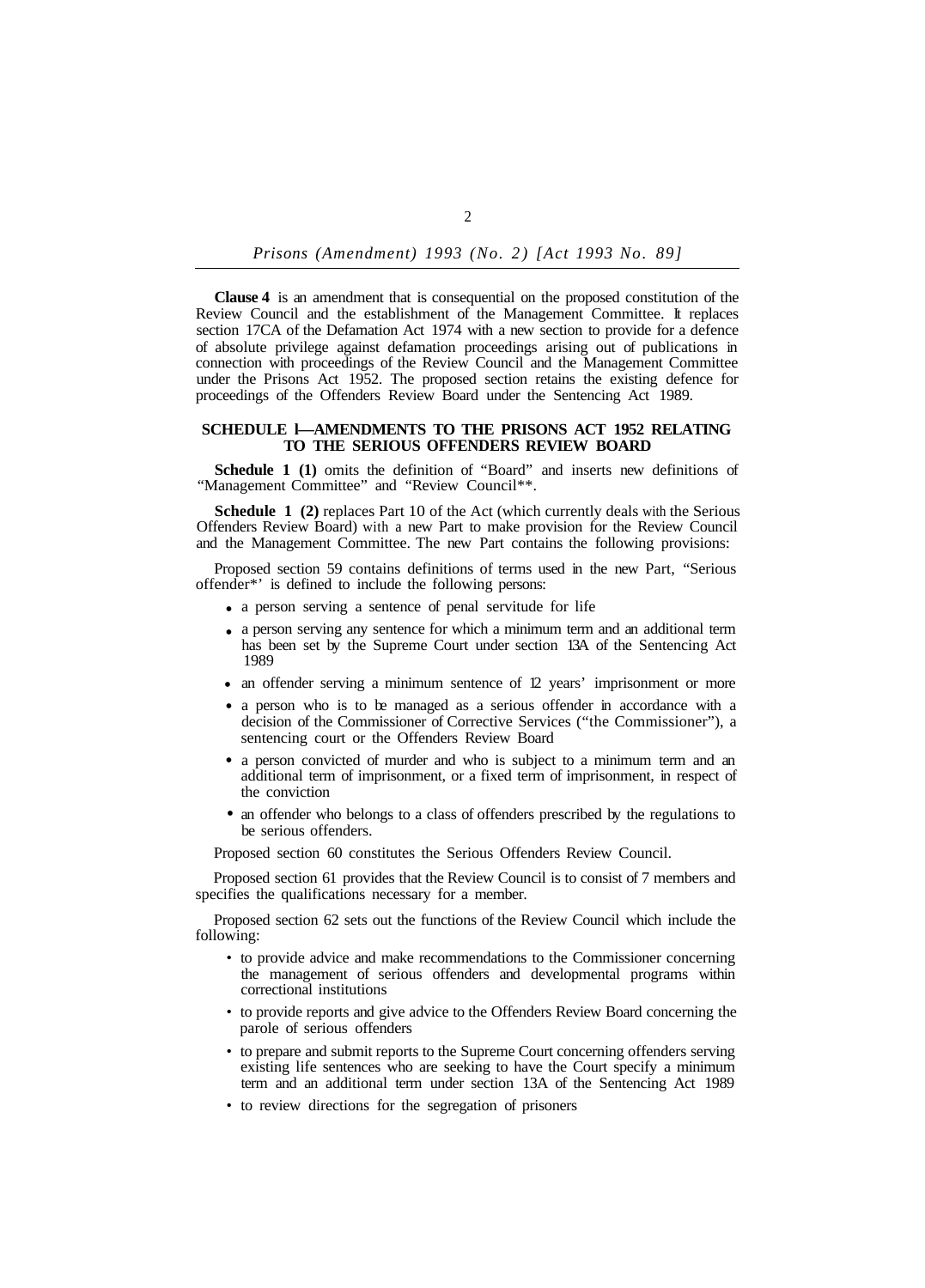- to provide reports and advice to the Minister
- to provide reports and advice to such other persons and bodies concerning serious offenders as are prescribed by the regulations
- to perform such other functions involving the management of serious offenders and other prisoners as may be prescribed by the regulations.

Proposed section 63 enables the Review Council to establish a Serious Offenders Management Committee and to delegate to the Management Committee certain of its functions. The proposed section also specifies the membership requirements for the Management Committee.

Proposed section 64 ensures that the Review Council does not have to provide any person with documents if the provision of those documents would pose certain security problems.

Proposed section 65 requires the Review Council to furnish the Minister with an annual report of its activities which the Minister is to lay before Parliament.

Proposed section 66 is a formal provision giving effect to proposed Schedule 5.

**Schedule 1 (3)** replaces Schedule 5 which deals with the members and procedure of the former Serious Offenders Review Board with a new Schedule containing provisions concerning the members and the procedure of the Review Council. The new provisions are substantially the same as those contained in the Schedule to be replaced.

**Schedule 1 (4)** enacts savings and transitional provisions relating to the former Serious Offenders Review Board.

### **SCHEDULE 2—AMENDMENTS TO THE PRISONS ACT 1952 RELATING TO THE SEGREGATION OF PRISONERS**

Section 22 of the Prisons Act 1952 presently provides for the segregation of prisoners for their personal safety, the safety of other prisoners or prison officers, or the security, good order or discipline of the prison where the prisoners are in detention. Segregation of a prisoner may also be granted at the written request of the prisoner.

**Schedule 2 (1)** amends section 22 to provide that the Commissioner may only extend a prisoner's segregation by up to 3 months at a time, and each time the extension must be for reasons of safety, security, order or discipline or based on a prisoner's written request. Both the original direction for segregation and any direction for extension are to be in writing and to include the grounds on which they are given. The amendments to section 22 also make it clear that a segregation direction can be given before or when a prisoner enters prison if it is likely that, on entry, there would be an immediate threat to safety, security, order or discipline.

With the introduction of what is, in effect, a review requirement in relation to continued segregation, the existing requirement (in section 22 (4)) that the Minister approve any period of segregation exceeding 6 months is omitted. The existing requirement entails a degree of review at the outset of any period of continued segregation, but does not provide for any subsequent or periodic review.

**Schedule 2 (2)** inserts new sections 22A–22F containing specific procedures for the independent review of segregation directions. Proposed section 22A requires the Commissioner to report to the Minister any cases where a prisoner continues to be segregated for more than 6 months (unless at the request of the prisoner). Proposed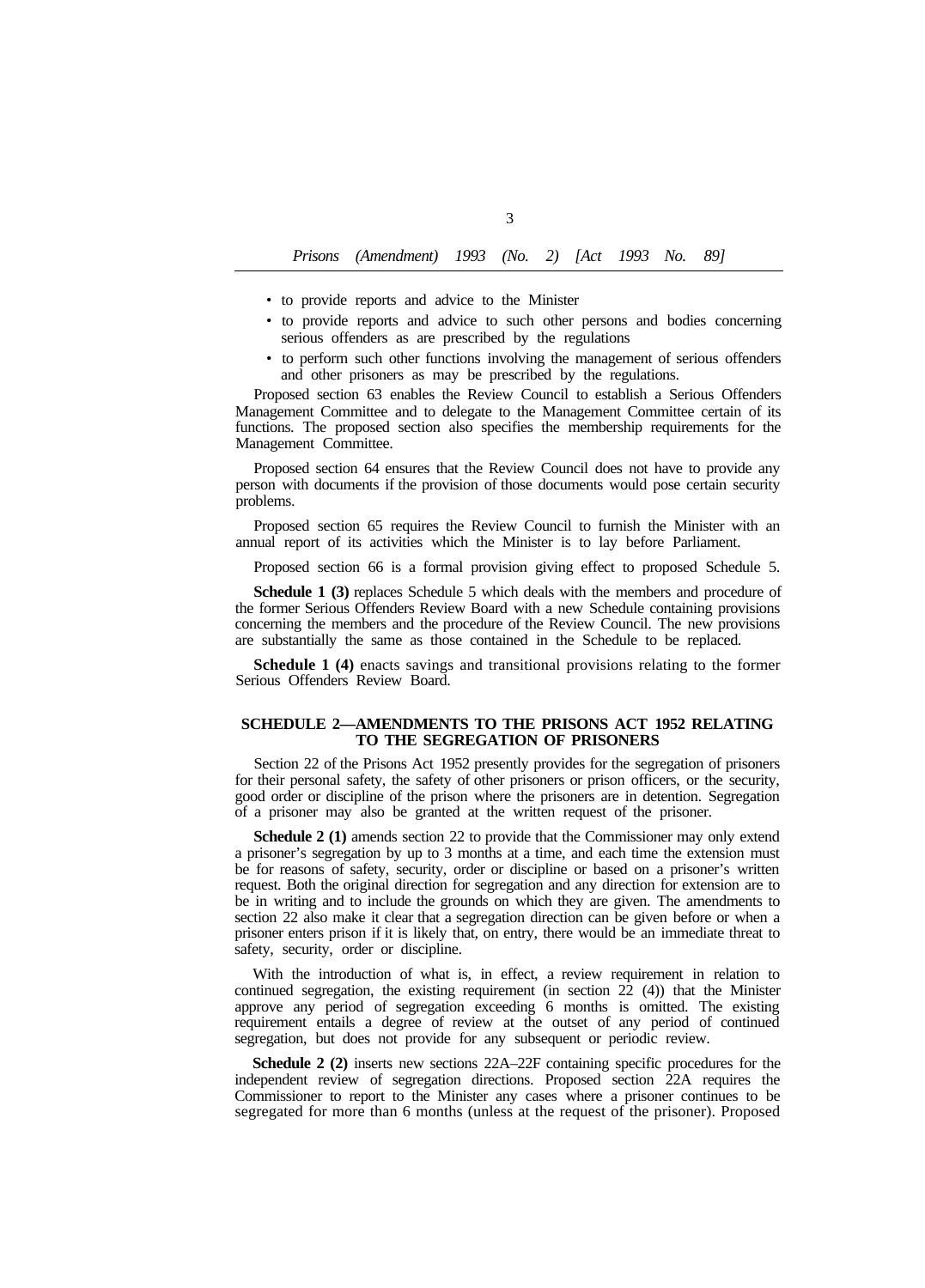section 22B provides that the Minister may review any case of an extension of segregation at any time (even when the extension is at the request of the prisoner). In addition, a prisoner may apply to the Review Council for a review of any segregation period exceeding 2 weeks (proposed sections 22C–22F).

**Schedule 2 (3)** provides that the new system of segregation review and extension applies in relation to all prisoners, whenever they entered prison.

#### **SCHEDULE 3—AMENDMENTS TO THE PRISON§ ACT 1952 RELATING TO DRUGS FOUND DURING URINE TESTING**

At present, section 25 (4A) enables the governor of a prison to make an order depriving a prisoner of specified amenities or privileges for up to 6 months if a drug test detects the presence of a drug in the prisoner's urine. Section 25 (4B) currently provides that the governor is not to make such an order if the prisoner proves that the drug was administered on the prescription of a medical practitioner.

**Schedule 3 (a)** replaces section 25 (4B) with a new subsection providing that, in addition to the above ground, the governor of a prison is not to make an order under section 25 (4A) if the prisoner proves that the drug detected in the prisoner's urine:

- was administered on the prescription of a registered dentist; or
- was lawfully supplied and taken in accordance with any instructions given by a registered nurse, dentist or medical practitioner; or
- was taken or administered in certain other circumstances (e.g. if the prisoner proves that it was taken or administered in a form exempted by the regulations or that it was present in a quantity that does not exceed the prescribed amount, if any).

**Schedule 3 (b)** widens the definition of "drug" in section 25 (the expression is presently defined as a prohibited drug or prohibited plant within the meaning of the Drug Misuse and Trafficking Act 1985) to cover any other drug (including those that can be supplied only on prescription) prescribed by the regulations as a drug for the purposes of the definition.

## **SCHEDULE 4—OTHER AMENDMENTS TO THE PRISONS ACT 1952**

**Schedules 4 (1)–(2)** amend sections 8A and 10 to provide for the prison examination functions previously undertaken by Visiting Justices under section 10 (2) to be undertaken by Official Visitors. A new section 10 (2) is inserted to confirm that a Visiting Justice may visit a prison at any time he or she thinks fit. Schedule 4 (15) (a) makes a consequential amendment to section 50 (Regulations).

**Schedule 4 (3)** amends section 28 to enable a prisoner who is discharged from hospital to be placed in whichever prison the Commissioner may direct. At present, such prisoners must be returned to the prison from which they were removed when hospitalised.

**Schedule 4 (4)** amends section 29 so that conditions may be prescribed by the regulations or specified by the Commissioner in relation to certain forms of temporary absence from prison (for example, day leave or work release) which may be permitted by order of the Commissioner under section 29 (1). Provision is made to enable the Commissioner to vary or omit (and to substitute or add new) conditions specified by the